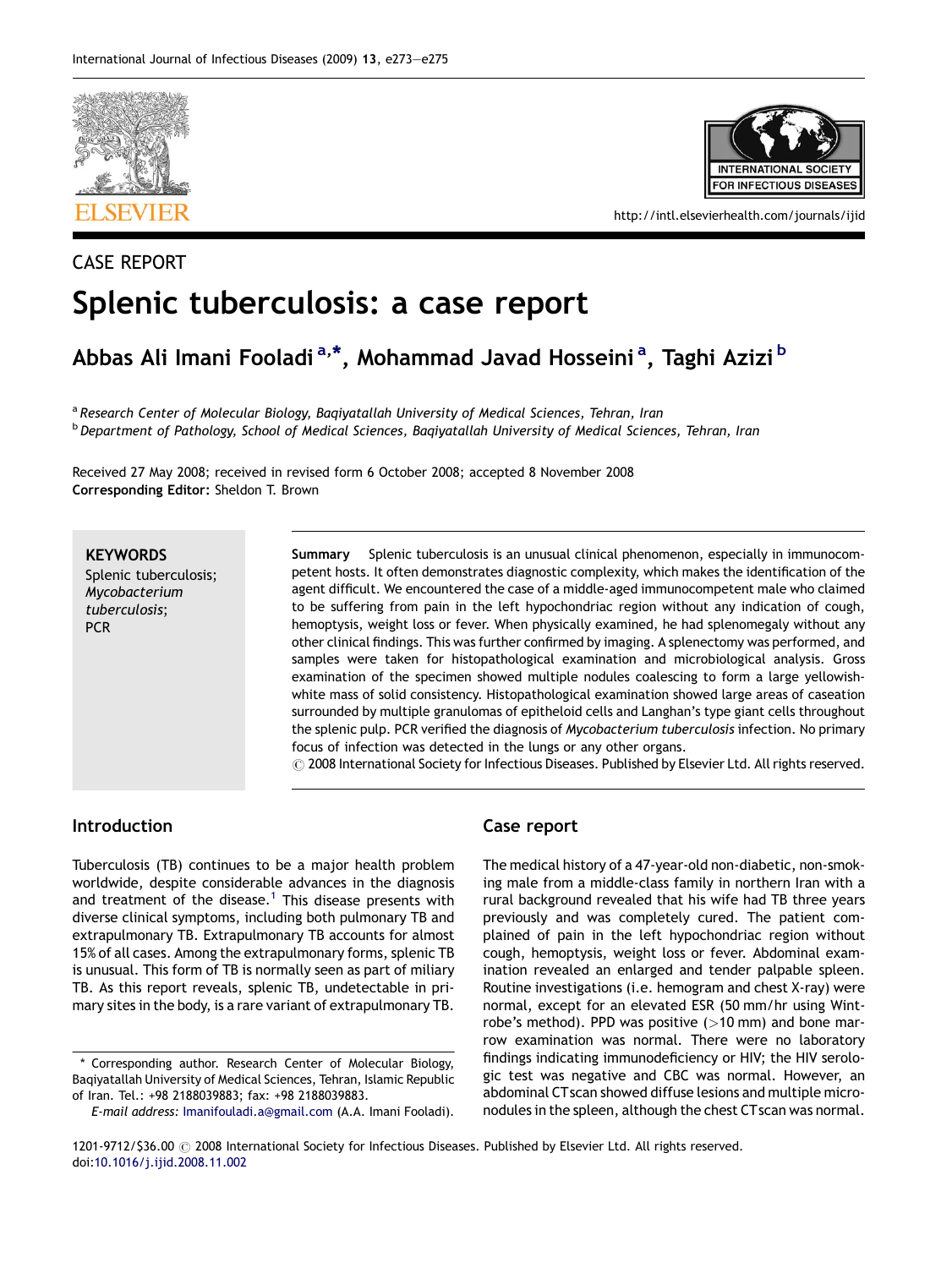

Figure 1 Hemotoxylin and eosin stained section of a nodule, showing large areas of caseation surrounded by multiple granulomas of epitheloid cells and Langhan's giant cells throughout the splenic pulp.

On the basis of radiological investigations, the provisional diagnosis was a possibly malignant mass in the spleen.

Because the spleen was enlarged and at risk of rupture, the use of fine-needle aspiration was excluded and a splenectomy was carried out. Moreover, preoperative diagnosis of TB of the spleen is difficult to establish and acid-fast stains of aspirates can be unremarkable.<sup>[2,3](#page-2-0)</sup> Gross examination of the specimen revealed that the spleen size was 18.5  $\times$  13.5  $\times$  8 cm and the weight was 860 g. The outer surface was creamy brown and multinodular; the many nodules were mainly at the convex surface. The slashed section showed multiple nodules coalescing to form a yellowish-white mass of solid consistency. Hemotoxylin and eosin stained sections of a nodule showed large areas of caseation surrounded by multiple granulomas of epitheloid cells and Langhan's giant cells throughout the splenic pulp. The surrounding splenic parenchyma was within normal limits (Figure 1). However, acid-fast staining showed the existence of numerous acid-fast bacilli (Figure 2).

A part of the spleen was processed for microbiology and PCR to rule out the possibility of mycobacterial infection. The specimen was minced in sterile saline. The minced tissue was used to prepare smears that were then stained by the standard Zeil Nelson staining technique. The remaining tissue was subjected to the standard phenol chloroform DNA-



Figure 2 Acid-fast staining of spleen section, showing the presence of numerous acid-fast bacilli (Zeil Nelson staining technique).



Figure 3 PCR was carried out using IS 6110 insertion sequence based primers, giving a 390 bp product specific for M. tubercu-

extraction process and cultured.<sup>[4](#page-2-0)</sup> The extracted DNA was then amplified. PCR was carried out using IS 6110 insertion sequence based primers, giving a 390 bp product.<sup>[5](#page-2-0)</sup> The amplified DNA revealed the 390 bp product, indicating the existence of Mycobacterium tuberculosis infection (Figure 3). M. tuberculosis was grown after 40 days in Lowenstein—Jensen medium. The lymph node biopsy contained a few connected nodes of a creamy brown color and firm consistency, with a total size of  $2 \times 1 \times 0.4$  cm. A hemotoxylin and eosin stained section of a lymph node showed chronic granulomatous lymphadenitis, but no typical caseation. Acidfast staining failed to reveal any acid-fast bacilli in the lymph node sections. Immediately after the splenectomy, oral antituberculous treatment with four drugs was started (isoniazide 300 mg/daily; rifampin 600 mg/daily; pirazinamide 1.5 g/daily; ethambutol 1 g/daily) for two months and continued with two drugs (isoniazide 300 mg/daily; rifampin 600 mg/daily) for four months.

#### **Discussion**

Clinically, TB might present as a pulmonary or extrapulmonary disease. Splenic TB occurs in two forms. The first form presents itself during miliary TB, especially in immunocompromised patients; it is not rare. Its treatment includes classic antituberculous therapy, which might improve the patient's overall immunity. This form requires surgical inter-vention as a rare exception.<sup>[6](#page-2-0)</sup> The spleen is the third most commonly infected organ in miliary TB (lung 100%, liver 82%, spleen [7](#page-2-0)5%, lymph nodes 55%, bone marrow  $41\%$ .<sup>7</sup> The second, and unusual, form of splenic TB is the primary involvement of the spleen, as in our patient. Only six cases were reported in the English, French and German literature from 1[9](#page-2-0)65 to 1992. $8$  In Iran, one case was reported in 2002.<sup>9</sup>